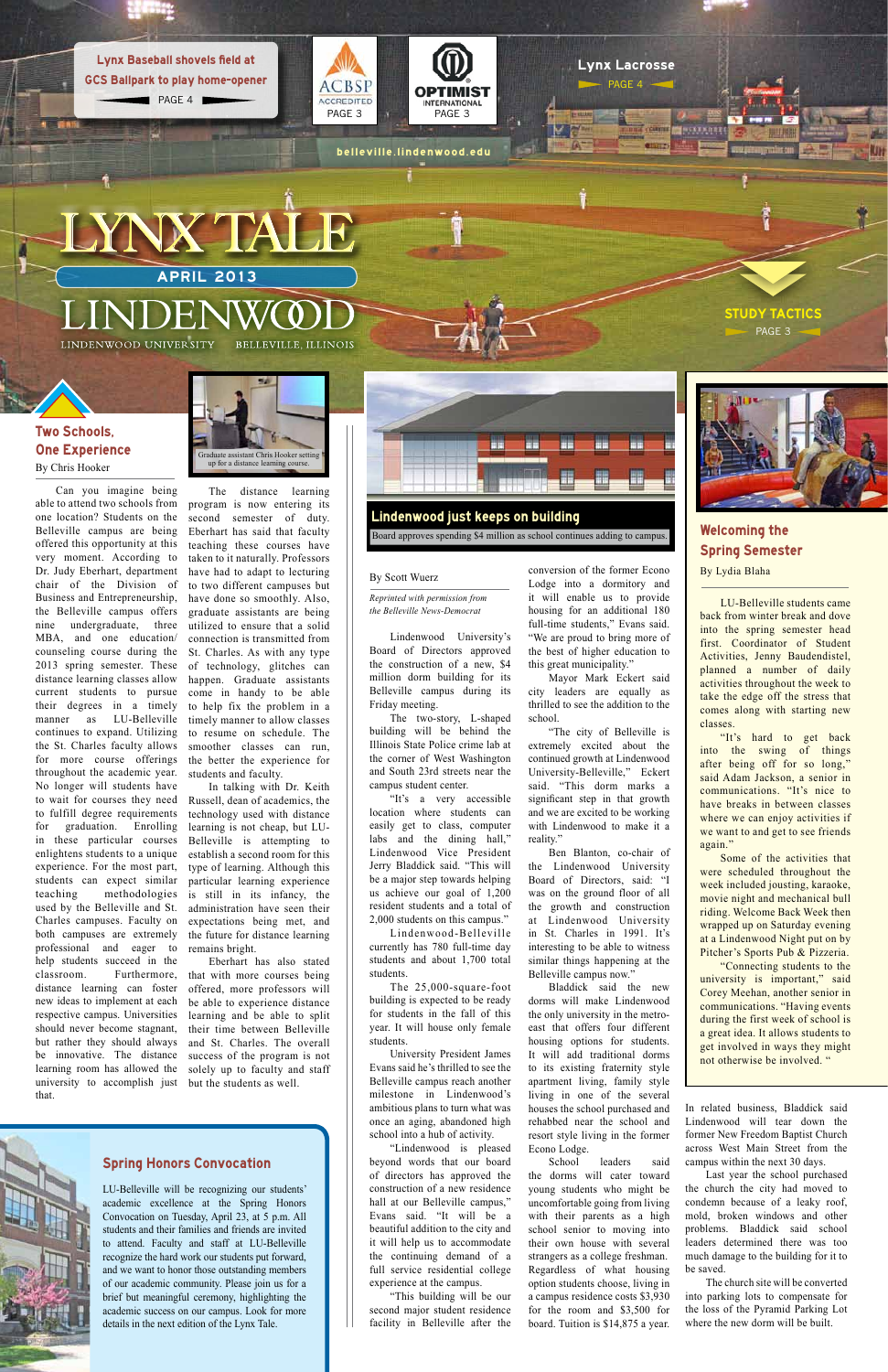The Lindenwood University-Belleville campus has many exciting events throughout the year to keep students like us entertained from time to time. The traditional Humans vs. Zombies week-long activity is an exciting way to challenge your fellow students using survival and Nerf skills. Yet, this game only lasts one week out of the fall semester, so what else is there? Besides sports events, theatre productions in the auditorium, and the occasional ping pong game at the Lynx Lodge, there isn't much to choose from. Well, never fear, there is more entertainment near, and it lies just beyond our own campus borders.

The Bel-Air Bowl, located on 200 S. Belt West in Belleville, is a perfect place to spend the afternoon, but only after finishing up that English paper of course. Every Wednesday night, all college students can bowl an unlimited amount of games for only ten dollars! The Bel-Air Bowl also has snacks, an arcade, and even a bar for bowlers age 21 and older. "It's a reasonable amount of entertainment with a hard-to-say-no-to price," says Jesse Francis, a freshman. For any bored college student sitting in his or her dorm room on a Wednesday night, the Bel-Air Bowl is only two and a half miles away!

If you are not much of a bowler and watching a new, hit movie is more up your alley, then the Edge Theatre is literally your ticket to off-campus entertainment. Located on 701 S. Belt West, the Edge has plush leather chairs for you to enjoy a popcorn during a late night showing of the newest films. LU-Belleville Junior Tyler Friend says, "Edge 5 has the comfiest seating when it comes to local movie theatres. Each seat even comes with a button to ring for the theatre attendant if you ever need anything. I watched *Taken 2* and was blown away by not only the movie, but the quality of theatre I was sitting in. This place definitely made my afternoon worth the two-minute drive and \$6.50 matinée price."

According to edge618.com, "Not only is Edge 5 a movie theatre, it is also an indoor laser tag arena. The Edge 5 laser tag arena is the largest in the world," according to (edge618.com). "It is best described as a high-tech, high-energy activity which is part-sport, partrole playing, and part-video game experience." Now you have a few more options to consider when deciding a free time activity. Each of these places is less than 30 minutes away from the Lindenwood Belleville campus and is sure to give you something to entertain yourself during the infrequent free time you have as a college student or student athlete.

# Bored On Campus?

### By Stanton Ketcherside

Lindenwood University – Belleville's Student Government Association proudly presented the Second Annual Paint Bash on December 7, 2012. Lindenwood's Student Government Association is an organization of students working together as one to represent the student body as a whole. The voices of the students were heard and the Foamapalooza is back for another round.

The Paint Bash was a glow in the dark dance where students were given sunglasses, glow-in-the-dark jewelry, and bottles of paint to "go crazy." At the end of the dance, everyone was covered in paint from head to toe. Students really enjoyed this event last year. This event was held in the Recreation Gym at the Lynx Arena, and the dance floor was covered with carpet so students were able to dance accident-free.

Foamapalooza will be held in the quad with a luau theme. Students will be covered in foam, and this year, we will be able to enjoy it much longer than we were able to last year.

LSGA President Rodney Atwaters created these events and, with the help of the other members in Lindenwood's Student Government Association, made this all possible. "I wanted to to put on an event that was different, something that every college does not have. I wanted to have an event that students would be like, 'What the heck?' but be so excited to attend. Students had a blast last year, and I hope the event is just as exciting this year," said Atwaters.

If you are interested in learning more about these events or joining Lindenwood's Student Government Association, you can contact Rodney Atwaters or any other member of the organization at LSGA Belleville@ lindenwood.edu.



Student Activities and Lindenwood Student Government Association (LSGA) would like to thank the local businesses who contributed to our LSGA Paint Bash. With over 300 guests in attendance, making it our largest event ever held on this campus, the LSGA Paint Bash was a huge success, once again. Thank you to Collins Flooring America, located in Swansea, one block south of Schnucks Swansea Plaza, for donating carpet squares for our dance floor. Thank you to Foley Cleaning, located in Caseyville on North 89th St., for donating hours of cleaning. We could not have done it without your help. It really turned out to be an enjoyable and exciting event. Also, thank you to all other businesses that contributed to this event. We appreciate all your participation.

**Dr. Angela Wingo** - Dean of Students **Jenny Baudendistel** - Coordinator of Student Activities **Stephanie Dulaney** - Copy Editor **Dr. Amani Ismail** - Copy Editor **Lennon Mueller** - Graphic Designer

Contributing Writers **Catalina Albarracin, Matt Ankenbrandt, Bryant Beykirch, Lydia Blaha, Keaton Brown, Chris Hooker, Tyler Johnson, Stanton Ketcherside, Robyn Killingsworth, Beth Miller, Dinia Reeves, Dan Stumpf, Brooke Taylor, Rebecca Thomas, Chad Vahlkamp, and Scott Wuerz.**

#### LYNX TALE CONTRIBUTORS

# Recycling

#### By Dinia Reeves

Recycling is processing used materials into new products to prevent waste of materials that we could potentially use again. Recycling is a key component of modern waste reduction. When I asked Danielle Moore, a sophomore at Lindenwood University-Belleville, what recycling means to her, her response was very similar and leads to the real idea behind recycling: "Using a creative mind to reuse items for productive and effective things."

There are so many ways we waste things in our daily lives and do not even realize it. So what can we do to strive for this goal here on campus? It is possible if we all work together. I asked another student here at Lindenwood, a freshman, Zach Morris, how recycling could be more effective on campus. He suggested that recycling bins be placed in every room, or at least in every classroom. As a start to this idea, we could all make different bins. A bin for glass, one for paper, waste, food, plastic, and paper. This would help out tremendously, as long as everyone believes in the importance of recycling. We still have our problem students who said that recycling doesn't matter anymore and there is no point. We just need to find a way to show them first hand that recycling is best for all. Just think, every plastic bottle we recycle is another breath of fresh air in your life. It does affect you.

We need to start a project to make recycling a bigger part of our community here at LU-Belleville. If anyone has any ideas to share, feel free to contact me, Dinia Reeves, at dcr667@lionmail.lindenwood.edu. Let's make recycling a stronger campus presence together!

# Finding Fitzgerald: Classes are an Opportunity to Explore

#### By Dan Stumpf

Ralph Ellison once said that education is just a matter of building bridges. During my time here at Lindenwood University-Belleville, I've done my part in building my own bridge to understanding. I've taken many literature classes here. Some of them were right up my alley, others... not so much. Nevertheless, one aspect that I've appreciated about all of the courses was the ability to explore and incorporate my own interests into the work. Throughout my time here, I've managed to integrate the works of one of my favorite authors to several of my classes.

Unlike many students, my introduction to F. Scott Fitzgerald was not *The Great Gatsby*, but instead, his second novel, *The Beautiful and the Damned*. To this day, the novel ranks among my favorite books for its candid portrait of longing and the dangers inherent therein. At one point, the main character Anthony Patch, says to his lover, "Things are sweeter when they're lost. I know — because once I wanted something and got it. It was the only thing I ever wanted badly, and when I got it, it turned to dust in my hands." Fitzgerald is often praised for his beautiful prose and vivid image of the 1920s, yet what drew me to the book was the clarity. Fitzgerald gracefully captures the feeling of nostalgia for times to which people simply cannot return. Having left my own hometown of Alamogordo, N.M., at a rather young age, the book spoke to me and fueled my interest in the author and the rest of his works. And so, I was very pleased to have the opportunity to explore and discuss the works in greater detail in my classes.

In the spring of 2012, I took Dr. Brooke Taylor's course on modern fiction. The course was ideal for someone interested in Modernist literature, like myself. Our course syllabus included some of my favorite authors — Ernest Hemingway, James Joyce, and, of course, Fitzgerald. My last paper for that class analyzed *The Great Gatsby* and its similarities to a Greek tragedy. In a way that could, admittedly, use some development,

I go on to say that the significance of *The Great Gatsby's* similarities was that Fitzgerald saw the American Jazz Age as a tragedy as well; the wanton waste, the vapid lifestyles, as well as escapism from the horrors of the First World War all seem to suggest his general distaste with the era. This was my first foray into an analysis of Fitzgerald's work, but my curiosity was far from satisfied.

Later, I managed to squeeze Fitzgerald in a place where I wouldn't have expected it could be done— Dr. Russell's Contemporary Poetry course in fall of 2012. Although there certainly wasn't much Fitzgerald in the course itself, the focus of the majority of my essays for the class was on the concept of nostalgia and how it operates in poetry. In my last essay, I talk about two poems, one by Richard Blanco entitled "The Silver Sands" and the other by Peter Everwine called "Drinking Cold Water." I included Fitzgerald when I compared the use of nostalgia in poetry and in fiction, showing that it served the same purpose.

Finally, just last semester in Dr. Mertz's Advanced Writing course, I was able to plumb the depths of my Fitzgerald fixation. All but the first of my writing assignments had to do with the esteemed author. My 40-item annotated bibliography had to do with Fitzgerald and the autobiographical element of his collection of works. In the final 14-page essay for the class, I was able to explain that the autobiographical content of Fitzgerald's works can be seen as a cathartic medium for the author himself, which is evident in the self-critical nature of his novels, as well as his criticisms of post-war America — his post-war America.

Throughout my time here at Lindenwood University-Belleville, I've managed to incorporate one of my favorite authors into my classes in several different ways, not merely reusing the same material over and over, but truly expanding, exploring, and building on my ideas. I encourage those of you who have an interest in something, whether it be basketball, travel, or Pablo Neruda, to use your imagination to incorporate your interests into your assignments. That way, you can engage with the material on a level that is perhaps more meaningful, or at least have something worth hanging on the metaphorical fridge.

## Professor-Student Research Collaboration

In fall 2012, Dr. Mark S. Carich, adjunct professor in the Division of Education and Counseling, co-authored an article titled, "Treatment Readiness Programs for Sexual Offenders: Key Elements" with a professional counseling graduate student at Lindenwood University-Belleville. The student, Terry L. Glenn, helped to propose a set of guidelines critical to the successful treatment of sexual offenders in the State of Illinois Corrections System. These guidelines were published by the Association for the Treatment of Sexual Abusers. To find this article in full, please visit the ATSA website at:

http://newsmanager.commpartners.com/atsa/issues/2012-09-19/5.html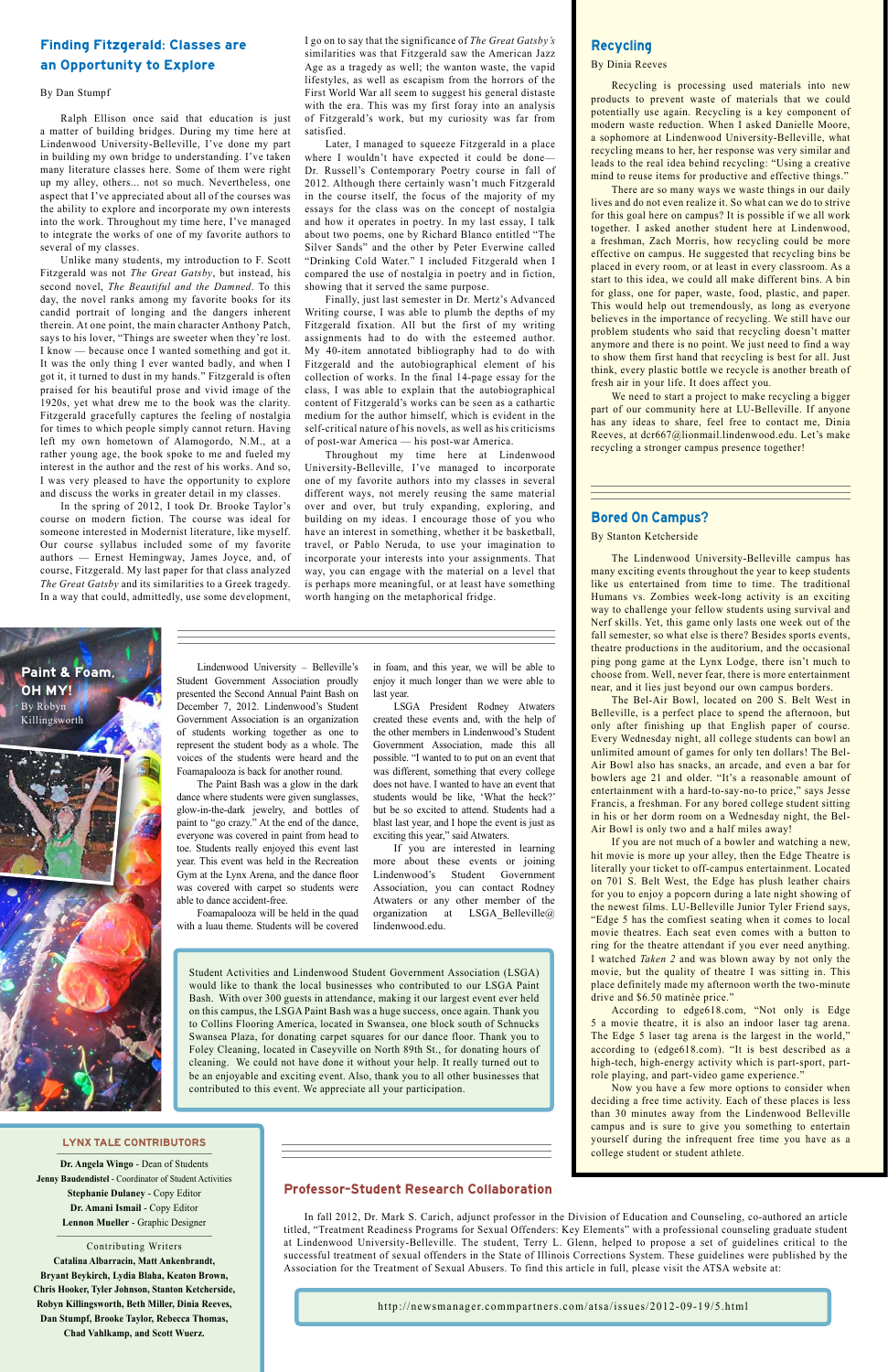On January 31, the Lindenwood University-Belleville men's basketball team went on to defeat Logan Chiropractic and help a great local organization in the process. Lindenwood University-Belleville sponsored the Optimist Club at the game and donated profits from the game to the childhood cancer campaign. Chad Vahlkamp, an LCIE admissions counselor, interviewed the newest president from the Optimists, Rick Cavalier. Cavalier has been involved with the Optimists since 2006 and is the most recent president-elect for the Belleville-based chapter.

According to Cavalier, "The Optimists is an organization focused on the needs of area youth, whether that need be emotional or financial." The Optimists focus on working with the community and donating funds to different organizations through various charitable events. Among the many events they sponsor are the Downtown Belleville Santa House and the annual Optimist Rodeo, typically held each June.

Cavalier says he has enjoyed seeing the changes taking place at Lindenwood University-Belleville, where he served as an official score keeper for many of the Lynx basketball games. In regards to growth and expansion of the campus, Cavalier said, "I hope the students appreciate this beautiful campus and what an impact it has made in Belleville. The expansion of the housing alone has changed the city of Belleville as we know it."

The Lindenwood University-Belleville Division of Busines



On February 23, the LU-Belleville Lynx men's basketball team defeated Morthland College for the third time in the 2012-13 season in their final home basketball game. Special guests for the evening included local area high school students from Belleville Township High School East and West and the members of the Optimist Club of Greater Belleville. Proceeds from the evening's event were donated to the Webb family of Belleville. The family's daughter Megan, a young Belleville Township High School West student and star volleyball player, was critically injured in a car accident. Megan is still recovering from the incident. The accident also killed Megan's close friend, Justin Zehner, a senior at Belleville Township High School West.

During the Senior Night basketball event, various raffle baskets items, provided by LU-Belleville and PNC Bank of Fairview Heights, were raffled off and the proceeds presented to Megan's sister Marley. BTHS volleyball coach Austin Betz, who assisted Lindenwood in obtaining approval for the event, was also on hand to show his support. During half-time, Athletic Director Scott Spinner shared his heartfelt sentiments to the crowd regarding the importance of community involvement and our duty to embrace those in need as a community. Coach Spinner donated the proceeds from the game, including entry fees and concession stand monies, as well. In total, Lindenwood University-Belleville helped to raise almost \$500 for Megan's recovery in showing our support as Belleville's Hometown University!

## **Study Tactics** By Rebecca Thomas

and Entrepreneurship was notified November 19 that it had received accreditation from the Accreditation Council for Business Schools and Programs (ACBSP), the premier

global accrediting association for business schools and programs with a focus on teaching excellence. Lindenwood University's main campus in St. Charles, Mo., achieved initial accreditation in 2010.

"Lindenwood is committed to continuous improvement of its undergraduate and graduate programs in business and entrepreneurship so that our students will be prepared to meet the demands of their employers," said Dr. Judy Eberhart, chair of the Division of Business and Entrepreneurship at the Belleville campus. "Our terminally degreed faculty prepares students through teaching excellence with an emphasis on real world application. Our student focus is on developing oral and written communication skills, as well as critical thinking."

ACBSP standards are modeled on the Baldrige National Quality Award Program, which is used by thousands of organizations to guide their enterprises, improve performance, and get sustainable results.

Being a college student can be challenging and stressful. Not studying enough, procrastination, or simply not being motivated are some of the factors that can lead to an unbearable semester. The majority of college students have more than one responsibility in life other than school, and it can be difficult to juggle everything and be the most productive and effective. Sometimes it is discovering the most simple aspect of studying that can change the way you absorb information and perform on tests. Different study techniques work for each individual student, and it is important to find out what works best for you because we are not all the same. Ashley Pollock, the coordinator of academic services, asks students, "What do you consider your best study environment?" You may find that you like background noise, or maybe you need complete silence. Small factors like these can be key to discovering your best study tactic and your best G.P.A.



While attending the Lindenwood University-Belleville Campus, I have discovered that many avenues are available to you as a student to help you achieve your goals. The Academic Success Center is there to help you learn better ways to study and feel more confident about your writing. They have already helped 564 students in the fall 2012 semester, and they are hoping to continue their mentoring by expanding and establishing a more substantial study environment. Speaking with Ashley Pollock and realizing what her goals are as a student mentor helped me understand how dedicated she is to academic success. It also made me realize that just talking to advisors, teachers, and mentors around you can be beneficial to you during your school career and even for networking later on in life. Pollock emphasized how important it is to utilize the resources available to you early on so you may be set on the right path or encouraged to continue your study habits instead of seeking help after midterms when it will be more of a challenge to do your best. Using the resources early on in the semester is the most beneficial to you. Dan Stumpf, writing tutor, thinks most students need to realize the importance of outlining and organizing before beginning a writing assignment. The Academic Success Center is there to help you realize what you need to do to make yourself confident and satisfied with your tests and projects.

On a side note, it is also very important to take care of yourself mentally and physically so you will be the most prepared for exams. Eating healthy foods and having a regular sleep schedule can be a big help to your grades. In researching brain foods, I've compiled a small list of good foods to eat to sharpen your brain functions that should be easily accessible to you: almonds, peanut butter, blueberries, strawberries, oranges, yogurt, broccoli, salmon, and brown rice. I have also researched what foods are best to eat before exams and I found the most common food was any type of carbohydrate because they help you stay calm and relaxed before and during exams.

Get excited about learning and grooming yourself for the career world! Find peers that are interested in the same subjects as you and use that similarity to learn from each other and build a better understanding of what you are doing with your degree. There are many opportunities at Lindenwood to make yourself marketable for the career world. Not only will it look good for an employer to see good grades and what you have done that is unique from your competitors. It may seem like you are going to be in school forever, but everything zips by in the blink of an eye, and when you look back on it, you want to be proud of your degree.

> On February 27, 2013, Belleville resident and Potentate Mike Grafe, presented a plaque to Dr. Jerry Bladdick, Vice President and Chief Administrative Officer, and Mary Radcliff, Assistant Vice President and Executive Director of Community Relations for Lindenwood University-Belleville, for their sponsorship of the Shriners in Southern Illinois. This is the first year that Lindenwood University has contributed \$1,000 to the organization. As Bladdick commented during the presentation, "It is great what the Shriners do for the community, and we look forward to this partnership."

> Ainad Shriners of Southern Illinois is the 7th largest Shrine Center in the world with 4,395 members in 43 counties. The organization has been serving communities such as Belleville for 100 years. For more information about Ainad Shriners of Southern Illinois, go to www.ainadshriners.org.



Division of Business & Entrepreneurship Earns ACBSP Accreditation

# LU-Belleville partners with the Shriners of Southern Illinois



Mike Grafe (Potentate) – Regional President,<br>Dr. Jerry Bladdick – Vice President & Chief Administrative<br>Officer for Lindenwood University-Belleville, and<br>Mary Radcliff – Assistant Vice President & Executive Director<br>of Com



On Tuesday, March 5, the Criminal Justice Club of Lindenwood University-Belleville participated in police K-9 training with Officer Brian Dowdy of the Belleville Police Department. CJ Club member Blake Stricklin (pictured right) donned the dog training suit and was the recipient of attack commands given to the Belgian Malinois. This session allowed Lindenwood students the opportunity to learn firsthand the proper protocol used to train police dogs.

Criminal Justice Club

LU-Belleville CJ Club members front row: Andrea Altadonna, Blake Stricklin, Timothy Onstott, Ruben Rivas, Lauren Helsly, and Rodney Troutman. Back row: Officer Ralph Jones, Sparta Police Dept. and Belleville Police Officer Brian Dowdy